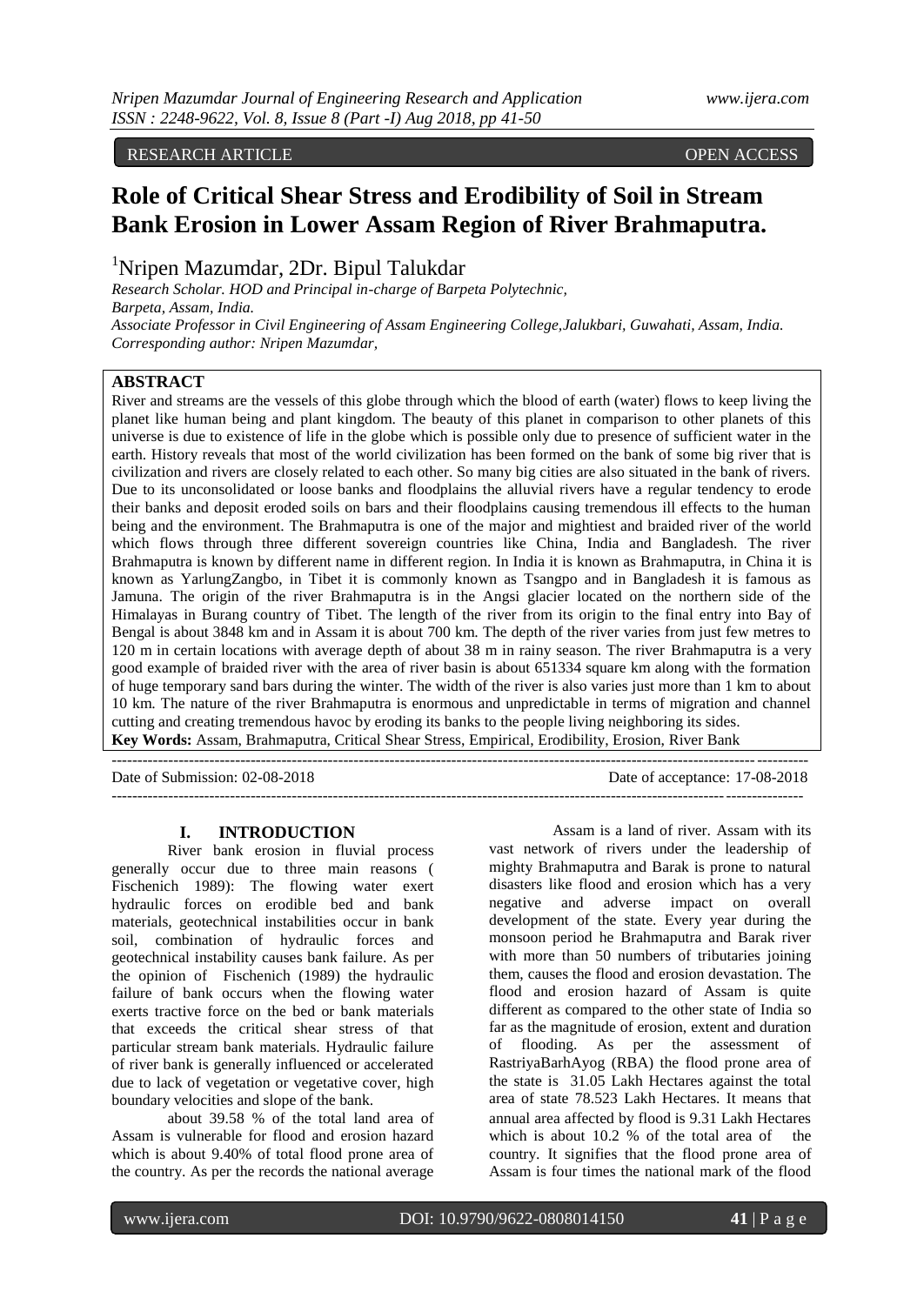prone area of the country. Assam is one of the poorest state of India with approximately 36% people are living below poverty line. The state Assam faces flood along with river bank erosion more or less in every year. After independence Assam faced major floods accompanied by erosion in 1954, 1962, 1972, 1977, 1984, 1988, 1998, 2002, 2004, 2012. As per the report of Water Resource Department, Assam, the average annual loss due to flood and erosion is about Rs. 200.00 crores. (source nrsc). The mighty river Brahmaputra is flowing through the middle of entire state from east to west dividing the whole state into two distinct part northern part and southern part. During its journey so many major tributaries are combining with Brahmaputra to meet their final destination at Bay of Bengal. The river bank erosion is a very common and major hazard in Assam. Almost all tributaries erode its bank regularly. The extent of erosion of river Brahmaputra is tremendous, devastating and unpredictable in terms of its intensity and locations. Keeping all these in mind and understanding the depth of the problem, an attempt has been made to identify and select such vulnerable positions by measuring the critical shear stress and soil erodibility of some selected locations of river Brahmaputra and to ascertain the role of critical shear stress and soil erodibility of bank soil in assessing the vulnerability of erosion. **Study area and methodology:** For this all together sixteen locations have been selected in lower Assam region of river Brahmaputra. Out of these sixteen locations eight locations are of low erosion prone and another eight locations are of very high erosion prone. From all locations disturbed soil samples are collected and tested in the laboratory as per IS system. The selected locations are shown below in fig.1



# **Critical shear stress and Erodibility of soil:**

Shear strength of a soil may be defined as the maximum internal resistance the soil can withstand against the possible sliding or shearing along the plane. The shear strength of a soil on any plane is primarily the function of soil characteristics and the normal stress acting on the plane. As per Coulomb (1776) the shear strength of soil can be expressed as  $S = C + \sigma \tan \phi$ ; where  $S =$ shear strength of soil in a plane;  $C=$  unit cohesion; σ = normal stress acting on the plane; ϕ = angle of internal friction of the soil. Shear strength of soil is one of the most important properties of soil from engineering point of view. The knowledge of shear strength of soil is important for the following purposes-

1. It determines the settlement of soil.

2. The load bearing capacity of soil depends on the shear strength of soil.

3. Earth pressure on any structure is governed by shear strength.

4. Sensitivity of soil is a function of shear strength of soil.

5. Shear strength controls the stability of earth slopes.

6. Shear strength of soil decreases the erodibility of river bank.

The shear strength of soil can be determined in laboratory by direct shear test, by triaxial compression test, by unconfined compression test and in field by vane shear test.

The soil particles of river bed or banks experience stress due to flowing water. This stress always try to detach soil particles from its original position and carry away these detach particles along with the flow. Whether the soil particle will detach or move forward that depends on its strength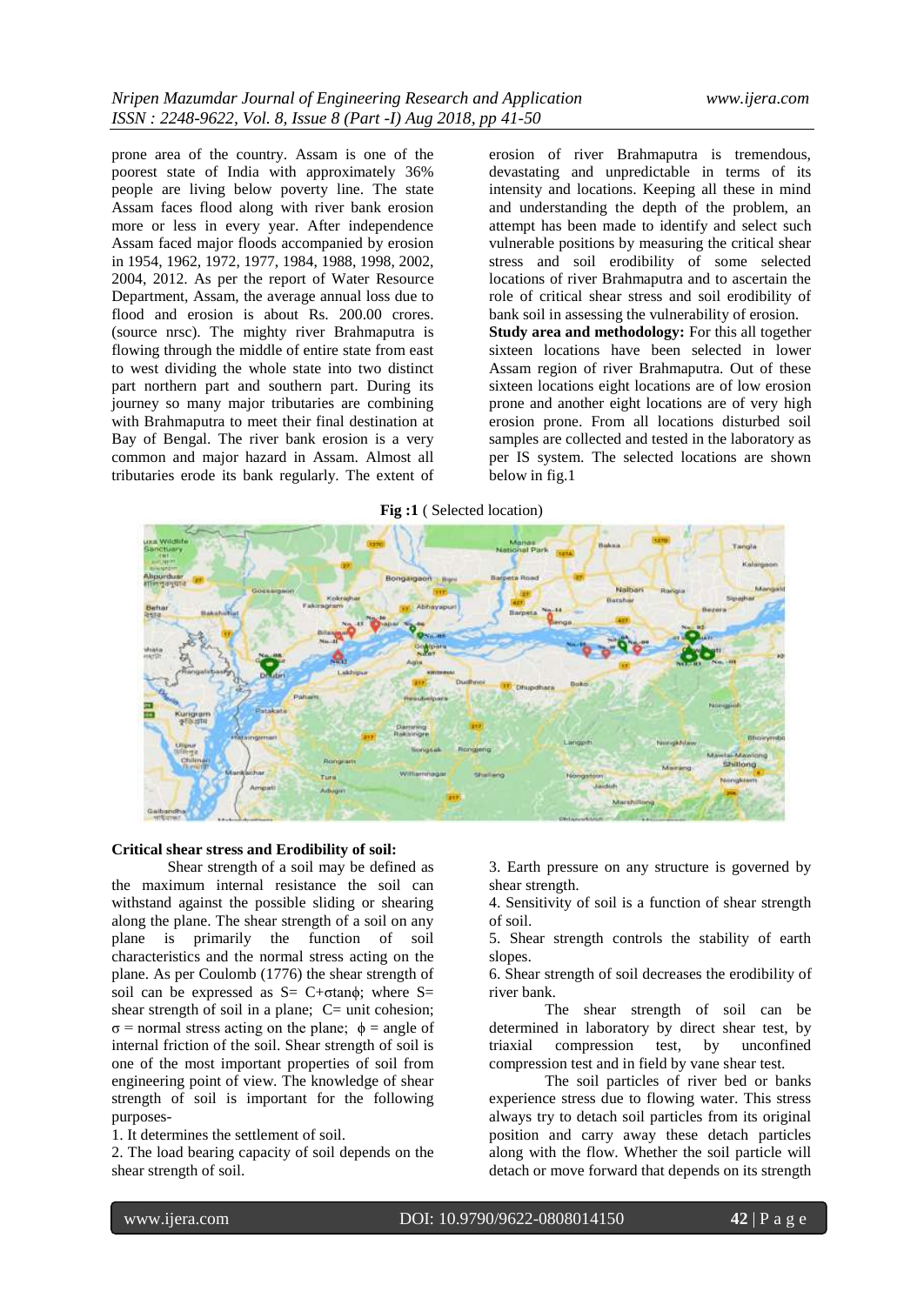of stability and the stress exerted by the flowing water current. If the stability strength is more than the applied shear stress than the particle will not move or detach otherwise the case will be opposite. The maximum amount of shear stress that a soil particle can bear without detachment is known as the critical shear stress  $(\tau_c)$  of soil and hence more the value of critical shear stress more will be the stability against erosion.Critical shear stress  $(\tau_c)$ and erodibility coefficient  $(k_d)$  are two very important parameters related to river bank erosion. So many factors influence the erodibility parameters but Jet Erosion Test (JET) is an effective technique for site measurement of these parameters. This JET was developed for measuring erodibility parameters in situ as well as in the laboratory ( Hanson 1990b; Hanson and Cook 1997;Hanson and Simon 2001).So many empirical relations have been developed to determine the erodibility parameters on the basis of physical properties of soil. E.R. Daly' G.A. Fox and A.K.Fox (2016) conducted 74 JETs at three sites at Oklahoma to study the variability of erodibility parameters of field test and empirical relation and they observed a large amount of variability between the two.

Predicting stream bank erosion is remaining as a very difficult issue though multi-

Critical shear stress of soil can be determined by using several approaches. This can be determined in situ by submerged jet devices; it can be estimated from soil specific gravity and particle size; it can be determined in flume studies. For non-cohesive or sandy soil the shield diagram is used to estimate the critical shear stress of soil on the basis of particle size. Open channel flow test is also mostly adopted for measuring erosion particularly in cohesive soil and then graphically or visually the critical shear stress is estimated.

 So many relations are suggested by experts in their literature between soil texture and erodibility parameters. Generally critical shear stress  $(\tau_c)$  is estimated from soil texture parameters and erodibility coefficient  $(k_d)$ is estimated from  $\tau_c$ . Torres and Julian (2006) suggested a relation between critical shear stress with clay and silt content of soil. The developed relationship is given by

 $\tau_{c}$  = 0.1+0.1779(CS%)+0.0028(CS%)<sup>2</sup> -2.34x10<sup>-5</sup>  $(CS\%)^3(2)$ 

Where  $CS = Clay$  and Silt content.

Beasley and Smerdon (1961) performed eleven number of flume study on Missouri soils to relate the critical shear stress  $(\tau_c)$  with some basic soil properties which are shown below

 $\tau_c = 0.16 \left(I_w\right)^{0.84}$  (3)  $\tau_c = 10.2 \text{ (D}_r)^{-0.63}$  (4)

 $\tau_c$  = 3.54x10<sup>-28.1D</sup><sub>50</sub> (5)

dimensional research are going in this field. Generally stream bank erosion mechanism are of three types: fluvial erosion, mass failure and sub aerial processes. Fluvial erosion in river bank is a continuous process when the applied shear stress on soil particle by flowing water exceeds the critical shear stress of soil. Fluvial erosion generally undercut the bank toe making the soil layer overhanging and ultimately tension cracks developed and mass failure occur ( Fox and Wilson,2010; Midgley et al ,2012).

Erosion prediction model or particle detachment model are commonly employed for prediction of river bank erosion rate. The erosion rate of cohesive bank material can be assessed using excess shear stress equation Partheniades,1965; Hanson, 1990a, 1990b) which is expressed as

 $\varepsilon_{\rm r=} k_{\rm d}(\tau - \tau_{\rm c})^{\rm a}(1)$ 

Where  $\varepsilon_r$  is the rate of erosion (in cm s<sup>-1</sup>);  $k_d$  is the erodibility coefficient (in cm<sup>3</sup> N<sup>-1</sup> S<sup>-1</sup>);

 $\tau$  is the average hydraulic boundary shear stress (N m<sup>-2</sup>);  $\tau_c$  is the critical shear stress (N m<sup>-2</sup>); 'a' is an empirical exponent assumed to unity ( Hanson, 1990a,1990b; Hanson and Cook, 1997,2004). As per this empirical model the erosion or detachment of soil particle will start if the value of  $\tau$  exceeds  $\tau_c$ .

 $\tau_c$ =0.493x10<sup>0.0182P</sup>c (6)

Where

 $\tau_c$ = Critical shear stress in Pa or N m<sup>-2</sup>

 $I_w$ = Plasticity index

 $D_r =$ Dispersion ratio

 $D_{50}$ = Mean particle size in metre

 $P_c$ = Percent clay by weight in %

The relation established in terms of  $I_w$ ,  $D_r$ , Pc with critical shear stress is found to be most reliable as all these soil properties are directly related to the cohesion of soil.

Neil (1967) presented an equation relating mean velocity to grain size, specific gravity and flow depth after performing an experiment on incipient motion of two sizes of uniform glass balls, six sizes of graded balls and cellulose acetate balls ranging in diameter from 6 to 30 mm for wide channel with flatbed as

ρ V<sup>2</sup>mc/ γ'<sub>s</sub> Dg=2.50(Dg/d)<sup>-0.20</sup>(7)

Where

Vmc= Competent mean velocity for first displacement of bed materials

Dg= Effective diameter of bed grains

 $d =$  depth of flow

 $γ'_{s}=(ρ_{s}^{2}-ρ) g$ 

g=acceleration due to gravity

 $\rho_s$  = bed material mass density

 $\rho$  = fluid mass density

 Neill (1973), Fairfax Country (2004) established a relation between specific gravity, median particle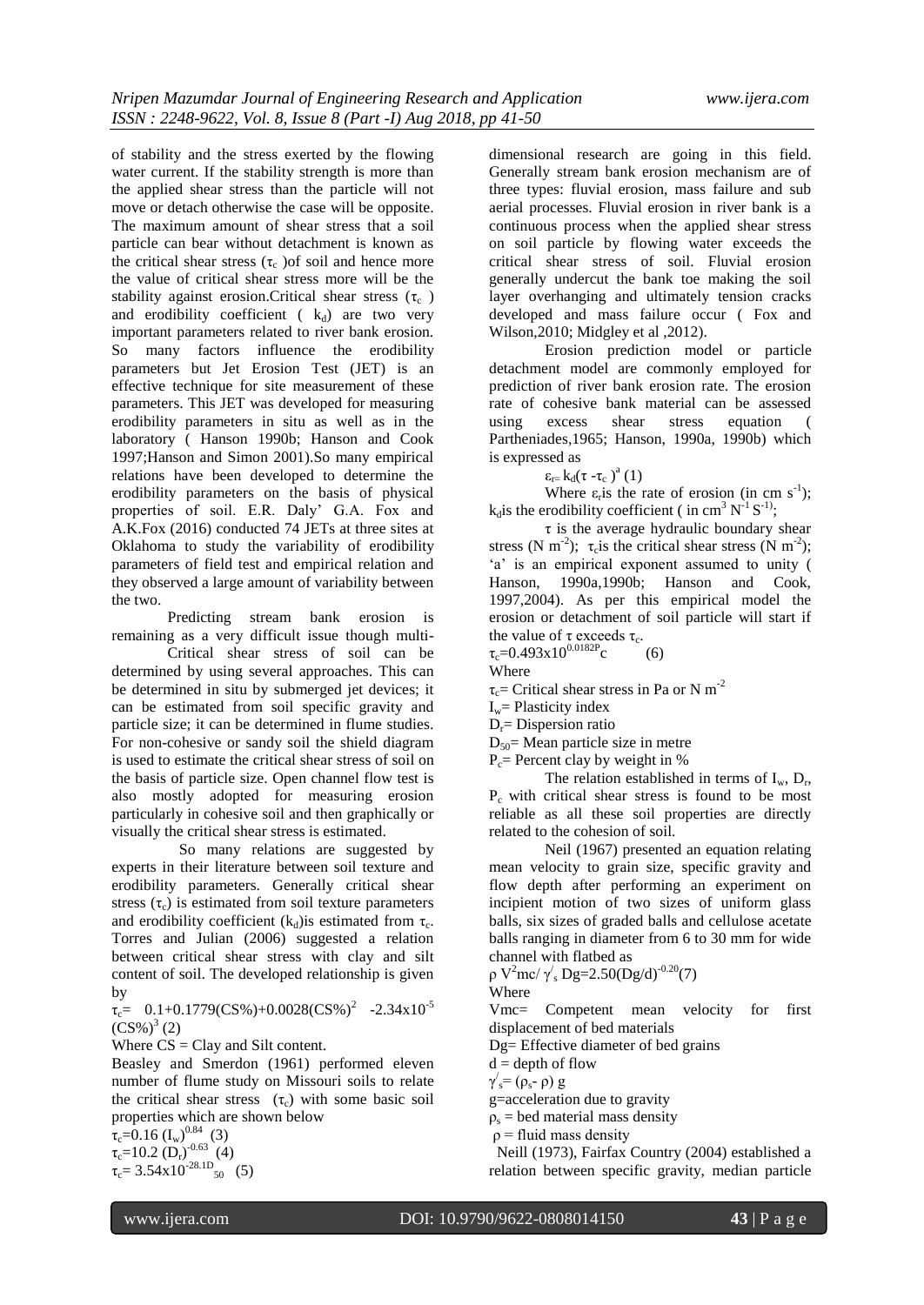diameter and water depth with incipient shear stress as

τ<sub>c</sub>= 0.76090 γ ( G-1)D <sup>2/3</sup><sub>50</sub> d<sup>1/3</sup> (8)

**Where**  $\tau_c$ = incipient or critical shear stress in Pa

 $\gamma$  = specific weight of water ( N m<sup>-3</sup>)

G= specific gravity of soil

 $D_{50}$  mean particle diameter (m)

 $d =$  depth of flow  $(m)$ 

Therese is no simple relationships between soil erodibility  $(k_d)$  and soil properties but some empirical relations are suggested by different experts.Hanson and Simon (2001) established an inverse relationship to determine  $k_d$ from  $\tau_c$ for cohesive soil as

for estimating  $k_d$  and $\tau_c$ . Subsequently this relation has been updated by Simon et al (2011) on the basis of some other Jet Erosion Test as

 $k_d = 1.62(\tau_c)^{-0.838}$  (10)

On the basis of flume experiments performed on undisturbed cohesive soil samples collected from 42 streams of US and conducted at the Waterways Experiment Station in Vicksburg, Mississippi, Osman and Thorne (1988) suggested an equation to determine the lateral erosion rate for

soils having  $\tau_{\rm c}$ greater than 0.6 Pa as dB =  $(223x10^{-4}\tau_c e^{-0.13\tau_c})/\gamma$  (11)

where

 $dB = initial$  lateral bank erosion rate (m/min/unit area)

 $\tau_c$  = critical shear stress ( dyne/cm<sup>2</sup>)

 $\gamma$  = Soil unit weight (KN/m<sup>3</sup>)

Using this relation the actual erosion rate is calculated by the following equation

dW = dB x (τ-τ<sub>c</sub>)/ τ<sub>c</sub> (12)

Where

 $k_d = 0.2(\tau_c)^{-0.5}$  (9)

Where  $k_d$ = Erodibility coefficient in cm<sup>3</sup>/ N.s

 This relationship has been derived by Hanson and Simon (2001) after conducting 83 in situ Jet Erosion Tests in cohesive streambeds in the Midwestern United State of America. The results found in these tests showed a wide range of variations with  $\tau_c$  spanning six order of magnitude and $k_d$ spanning four order of magnitude. Of course a general inverse relation has been clearly noticed between  $k_d$ and  $\tau_c$ , suggesting that soils with high value of  $\tau_c$ have a low value of  $k_d$  and vice versa.This relationship can be incorporated in stream bank erosion and stability model like Bank Stability and Toe Erosion Model ( BSTE dW= actual erosion rate ( m/min)

 $dB = initial$  lateral bank erosion rate (m/min/unit area)

 $\tau$  = flow shear stress (dyne/cm<sup>2</sup>)

 $\tau_c$  = critical shear stress (dyne/cm<sup>2</sup>)

As per the opinion of authors ( Osman and Throne,1988) the result of erosion as calculated above may give some unrealistic result. If so then calibration factor is suggested by the authors.

Calculation of Critical Shear Stress of Selected Location

In this work all together sixteen locations have been selected and physical properties of soil samples of all locations have been determined in the laboratory. On the basis of properties of soil and using the relation (2) as suggested by Torres andJulian (2006) ie $\tau_c$ =  $0.1+0.1779(CS\%) + 0.0028(CS\%)^2 - 2.34 \times 10^{-5}$ 

 $(CS\%)$ <sup>3</sup> the critical shear stress of bank soil is calculated and tabulated below

| Location no    |          | % of clay   Value of calculated | Average value     | Remarks                   |
|----------------|----------|---------------------------------|-------------------|---------------------------|
|                | and silt | $\tau_c$ in Pa                  | of $\tau_c$ in Pa |                           |
|                | 19.6     | 4.49                            |                   | Location number 1 to 8    |
| $\overline{2}$ | 17.4     | 3.92                            |                   | are of very less erosion  |
| 3              | 10.8     | 2.32                            |                   | prone area where the      |
| $\overline{4}$ | 18.8     | 4.28                            |                   | average value of critical |
| 5              | 21.4     | 4.96                            | 3.72              | shear stress is found to  |
| 6              | 18.6     | 4.23                            |                   | be much more than the     |
| 7              | 10.8     | 2.32                            |                   | highly<br>other<br>eroded |
| 8              | 13.0     | 2.83                            |                   | areas                     |
| 9              | 5.4      | 1.14                            |                   | Location number 9 to 16   |
| 10             | 4.8      | 1.02                            |                   | are of highly erosion     |
| 11             | 9.9      | 2.11                            |                   | prone area where the      |
| 12             | 11.2     | 2.41                            | 1.47              | average value of critical |
| 13             | 2.5      | 0.56                            |                   | shear stress is found to  |
| 14             | 5.1      | 1.08                            |                   | be much less than the     |
| 15             | 10.4     | 2.23                            |                   | other low eroded areas.   |
| 16             | 5.6      | 1.18                            |                   |                           |

**Table:1** Critical shear stress by relation no 2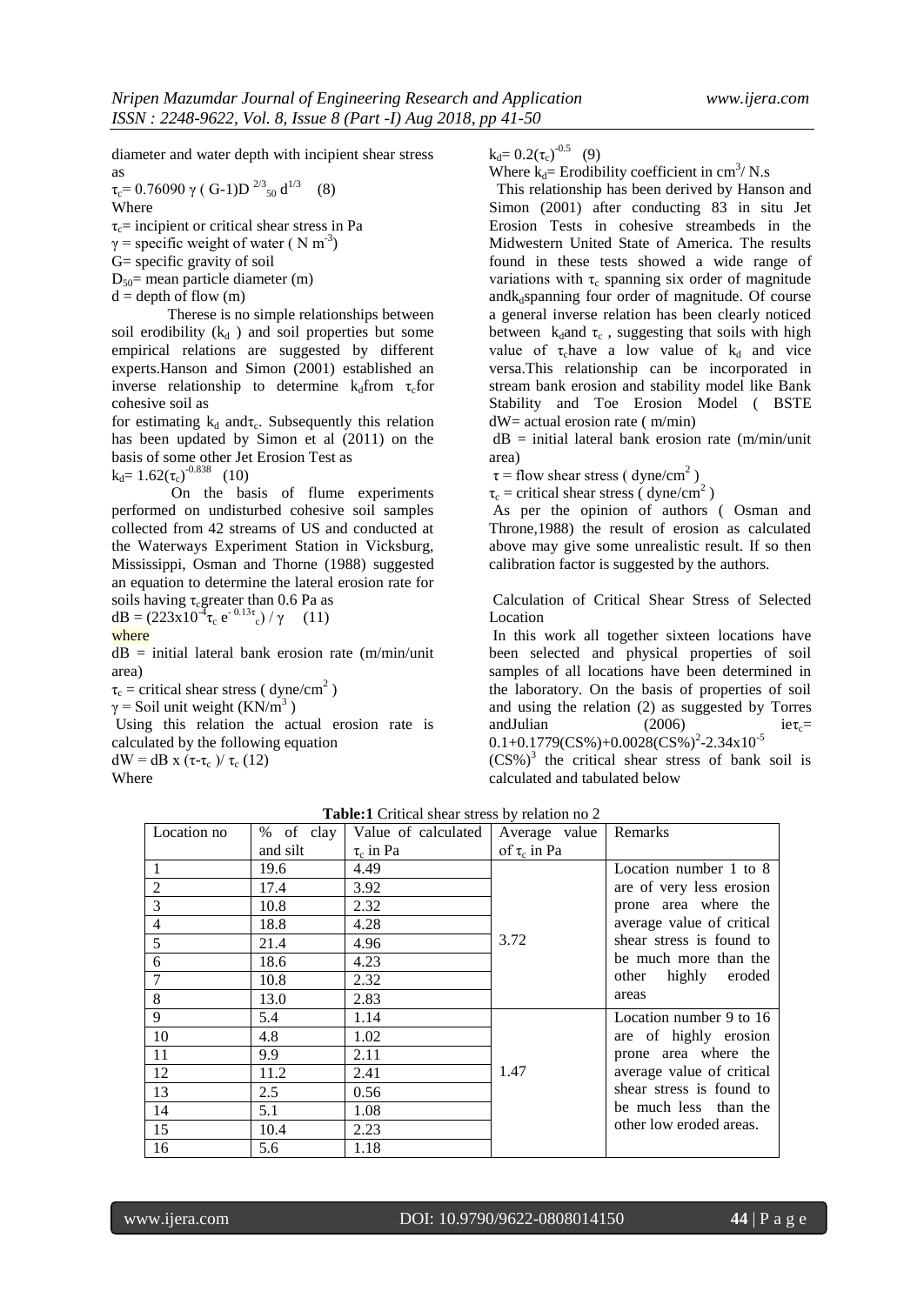As per Smerdon and Beasley( 1961) the critical shear stress of soil can also be calculated by equation no (6) ie $\tau_c$ =0.493x10<sup>0.0182P</sup>c, on the basis of percent clay which is an important properties from erosion point of view. This relation has been used to determine the critical shear stress of soil in all locations and results are as follows

| Location no    | % Clay | Critical<br>$\tau_c$ ( | Average value of   Remarks |                                |
|----------------|--------|------------------------|----------------------------|--------------------------------|
|                |        | Shear stress) in       | $\tau_c$ in Pa             |                                |
|                |        | Pa                     |                            |                                |
|                | 14.6   | 0.91                   |                            | Location number 1 to 8 are     |
| $\overline{2}$ | 15.5   | 0.94                   |                            | of very less erosion prone     |
| 3              | 8.6    | 0.71                   |                            | where the<br>average<br>area   |
| 4              | 13.6   | 0.87                   | 0.86                       | value of critical shear stress |
| 5              | 18.2   | 1.06                   |                            | is found to be much more       |
| 6              | 16.5   | 0.98                   |                            | than the other highly eroded   |
| 7              | 9.4    | 0.73                   |                            | areas                          |
| 8              | 8.6    | 0.71                   |                            |                                |
| 9              | 2.7    | 0.55                   |                            | Location number 9 to 16 are    |
| 10             | 2.4    | 0.54                   |                            | of highly erosion prone area   |
| 11             | 4.45   | 0.59                   |                            | where the average value of     |
| 12             | 3.2    | 0.56                   | 0.55                       | critical shear stress is found |
| 13             | 1.25   | 0.52                   |                            | to be much less than the       |
| 14             | 2.25   | 0.54                   |                            | other low eroded areas.        |
| 15             | 2.2    | 0.54                   |                            |                                |
| 16             | 2.8    | 0.55                   |                            |                                |

|  |  | <b>Table:2</b> (Critical shear stress by relation no 6) |
|--|--|---------------------------------------------------------|
|--|--|---------------------------------------------------------|

**Fig:1**(Comparison of critical shear stress of all locations obtained by relation no 2 )



**Fig:2** (Comparison of critical shear stress of all locations obtained by relation no 6 )

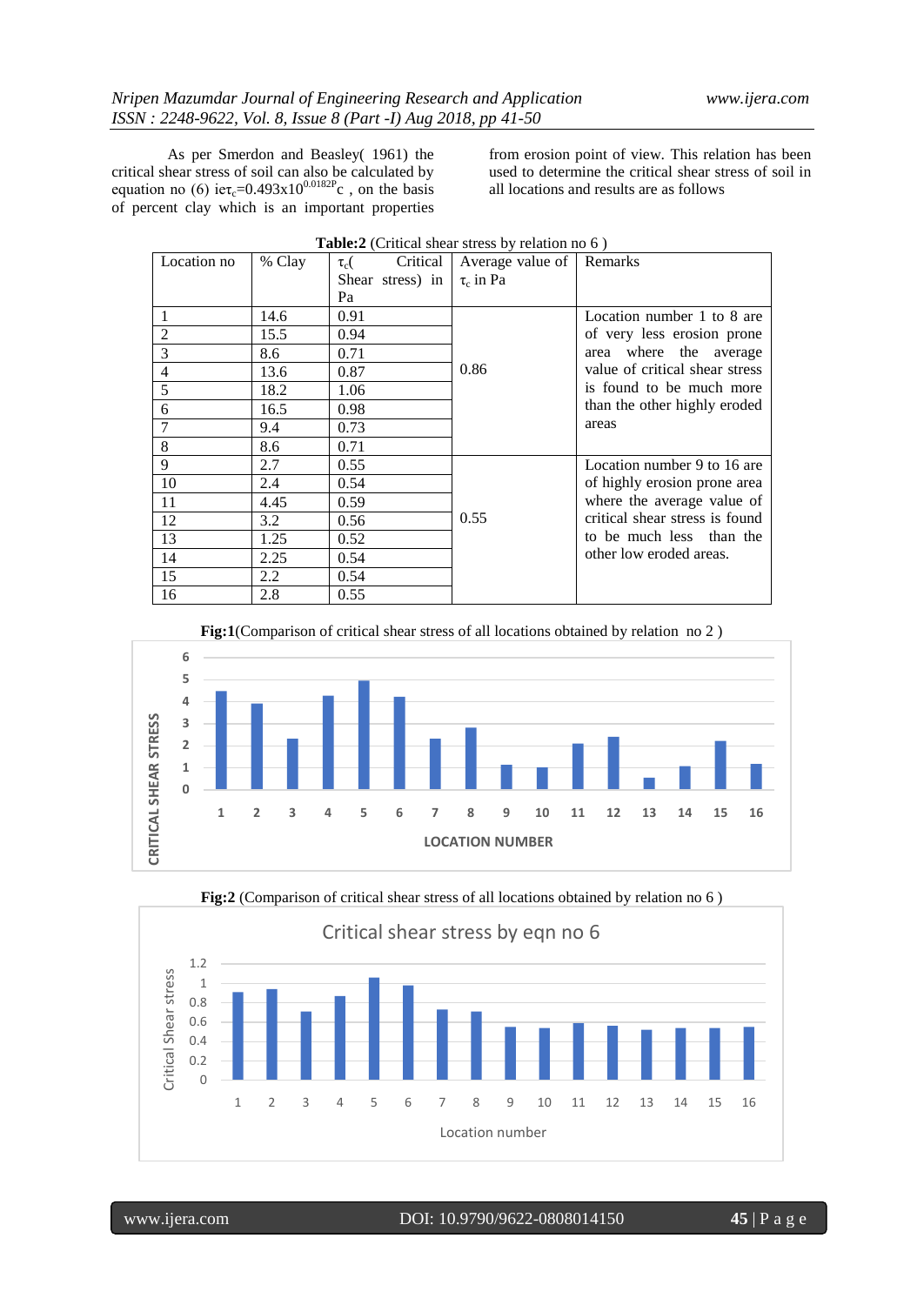It has been clearly observed that whatever may be the method ,the value of critical shear stress of non-eroded or less eroded locations are almost two times higher than the eroded locations. As the percentage of clay is increased the value of critical shear stress also increased. Therefore, the clay content and critical shear stress play vital role in the stability of bank soil.

## **Calculation of Soil Erodibility of Selected Location**

The erodibility of all selected locations are calculated on the basis of Critical Shear Stress ( as obtained by relation number 2) by using the two relations (9) and (10) and tabulated in table no 3

| Location       | Value of       | Erodibilityby relation            | Erodibility              | of<br>Average                   | Remarks           |
|----------------|----------------|-----------------------------------|--------------------------|---------------------------------|-------------------|
| no             | $\tau_c$ in Pa | no 9 in $\text{cm}^3/\text{N}$ .s | by relation              | Erodibility                     |                   |
|                |                |                                   | no $10$ in               |                                 |                   |
|                |                |                                   | $\text{cm}^3/\text{N.s}$ |                                 |                   |
| 1              | 4.49           | 0.09                              | 0.46                     | $0.11 \text{ cm}^3/\text{N}$ .s | Location          |
| $\overline{2}$ | 3.92           | 0.10                              | 0.52                     | by relation no 9                | number $1$ to $8$ |
| $\overline{3}$ | 2.32           | 0.13                              | 0.80                     | $0.58 \text{ cm}^3/\text{N}$ .s | are of very less  |
| $\overline{4}$ | 4.28           | 0.09                              | 0.48                     | by relation no                  | erosion<br>prone  |
| 5              | 4.96           | 0.09                              | 0.42                     | 10                              | area              |
| 6              | 4.23           | 0.09                              | 0.48                     |                                 |                   |
| 7              | 2.32           | 0.13                              | 0.80                     |                                 |                   |
| 8              | 2.83           | 0.12                              | 0.68                     |                                 |                   |
| 9              | 1.14           | 0.18                              | 1.45                     | $0.18 \text{ cm}^3/\text{N}$ .s | Location          |
| 10             | 1.02           | 0.20                              | 1.59                     | by relation no 9                | number 9 to 16    |
| 11             | 2.11           | 0.14                              | 0.86                     | 1.38 cm <sup>3</sup> / N.s      | are of<br>highly  |
| 12             | 2.41           | 0.13                              | 0.78                     | by relation no                  | erosion<br>prone  |
| 13             | 0.56           | 0.27                              | 2.63                     | 10                              | area              |
| 14             | 1.08           | 0.19                              | 1.52                     |                                 |                   |
| 15             | 2.23           | 0.13                              | 0.83                     |                                 |                   |
| 16             | 1.18           | 0.18                              | 1.41                     |                                 |                   |

#### **Table:3** ( Erodibility by relation 9 and 10)

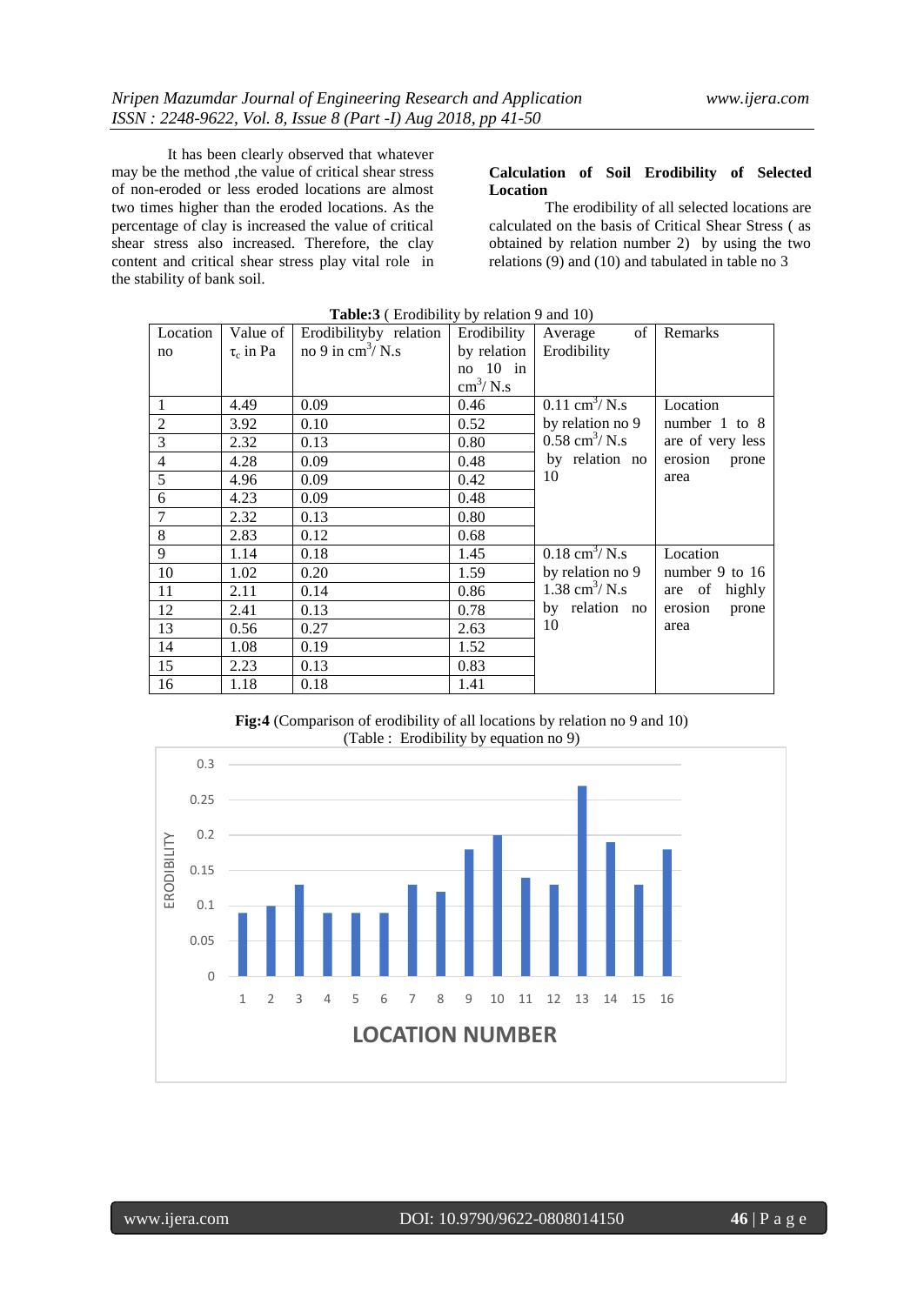

The critical shear stress and erodibility of soil is inversely related to each other. The average value of erodibility is almost double in eroded locations as compared to the non-eroded locations. New empirical relation for erodibility:The erodibility of different locations ( as shown in table) determined by the relation  $k_d = 0.2$  ( $\tau_c$ )<sup>-0.5</sup> as suggested by Hanson and Simmon (2001) and the relation  $k_d = 1.62(\tau_c)^{-0.838}$  as suggested by Simon et al (2011) give results of wide variations. It has been observed that the results of erodibility  $(k_d)$  as determined by the relation

 $k_d = 0.2$  ( $\tau_c$ )<sup>-0.5</sup> give very low value as compared to the results obtained by the relation  $k_d=$  $1.62(\tau_c)^{-0.838}$  . The average value as obtained by the later relation is almost 427 % more than the

previous relation in case of soils of less eroded locations. On the other hand the same is almost more by 666 % in case of highly eroded locations. This shows that there is huge difference in results between the two relations. So an attempt has been made to get an average result by developing an empirical relation on trial and error basis and accordingly the following empirical relation is proposed by changing the coefficient of the relation  $k_d$ = 1.62( $\tau_c$ )<sup>-0.838</sup> as suggested by Simon et al (2011) from 1.62 to 0.967 and expressed as  $k_d$ = 0.967 (τ<sub>c</sub>)<sup>-0.838</sup> (13)

Now the erodibility of different locations are calculated on the basis of critical shear stress using this new empirical relation and results are tabulated below

|                |             |                | acveloped Telations |                           |              |
|----------------|-------------|----------------|---------------------|---------------------------|--------------|
| Location       | Value       | Average        | Erodibility         | Average of Erodibility in | Remarks      |
| no             | of $\tau_c$ | Erodibility    | New<br>by           | $\text{cm}^3/\text{N}$ .s |              |
|                |             | by relation    | proposed            |                           |              |
|                |             | 9<br>and<br>no | relation no         |                           |              |
|                |             | 10             | 13                  |                           |              |
| 1              | 4.49        | 0.275          | 0.275               | Average value of all non  | Location     |
| $\overline{2}$ | 3.92        | 0.31           | 0.31                | eroded<br>location<br>by  | number 1     |
| 3              | 2.32        | 0.465          | 0.477               | existing two relations is | to 8 are of  |
| $\overline{4}$ | 4.28        | 0.285          | 0.285               | $0.343cm^3/N.s$           | less<br>very |
| 5              | 4.96        | 0.255          | 0.252               |                           | erosion      |
| 6              | 4.23        | 0.285          | 0.288               | value<br>Average<br>by    | prone area   |
| 7              | 2.32        | 0.465          | 0.477               | proposed relation<br>is   |              |
| 8              | 2.83        | 0.40           | 0.404               | $0.346cm^3/N.s$           |              |
|                |             |                |                     |                           |              |
| 9              | 1.14        | 0.815          | 0.866               | Average value of all non- | Location     |
| 10             | 1.02        | 0.895          | 0.951               | eroded<br>location<br>by  | number 9     |

**Table** ( Erodibility of all locations by the new relation 13 and comparison with average of two already developed relations)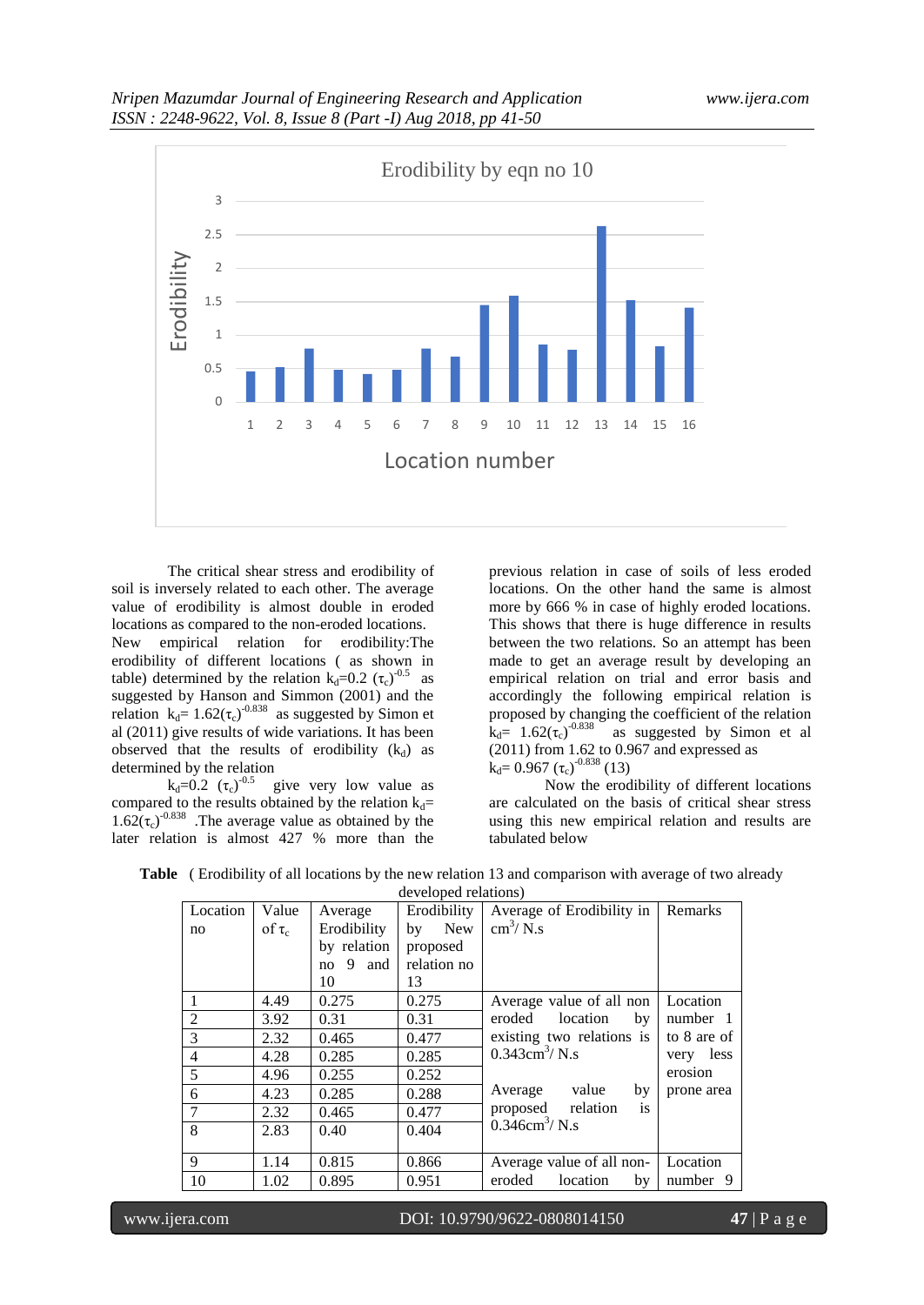*Nripen Mazumdar Journal of Engineering Research and Application www.ijera.com ISSN : 2248-9622, Vol. 8, Issue 8 (Part -I) Aug 2018, pp 41-50*

|    | 2.11 | 0.50  | 0.517 | existing two relations is $\vert$ to 16 are |          |    |            |
|----|------|-------|-------|---------------------------------------------|----------|----|------------|
| 12 | 2.41 | 0.455 | 0.462 | $0.764 \text{cm}^3/\text{N}$ .s             |          |    | of highly  |
| 13 | 0.56 | 1.45  | 1.571 |                                             |          |    | erosion    |
| 14 | 1.08 | 0.855 | 0.906 | Average                                     | value    | bv | prone area |
| 15 | 2.23 | 0.48  | 0.493 | proposed                                    | relation | is |            |
| 16 | 1.18 | 0.66  | 0.841 | $0.825cm^3/N.s$                             |          |    |            |
|    |      |       |       |                                             |          |    |            |

The proposed new empirical relation to determine the soil erodibility( $k_d$ ) on the basis of Critical shear stress of soil  $(\tau_c)$  is found to be quite satisfactory in giving the average of the already

developed relations. The average value obtained by this newly proposed relation is almost same as the average of Hanson and Simmon (2001) and Simon et al (2011).





**Fig 6** :Comparison of erodibility of all locations by all three methods.

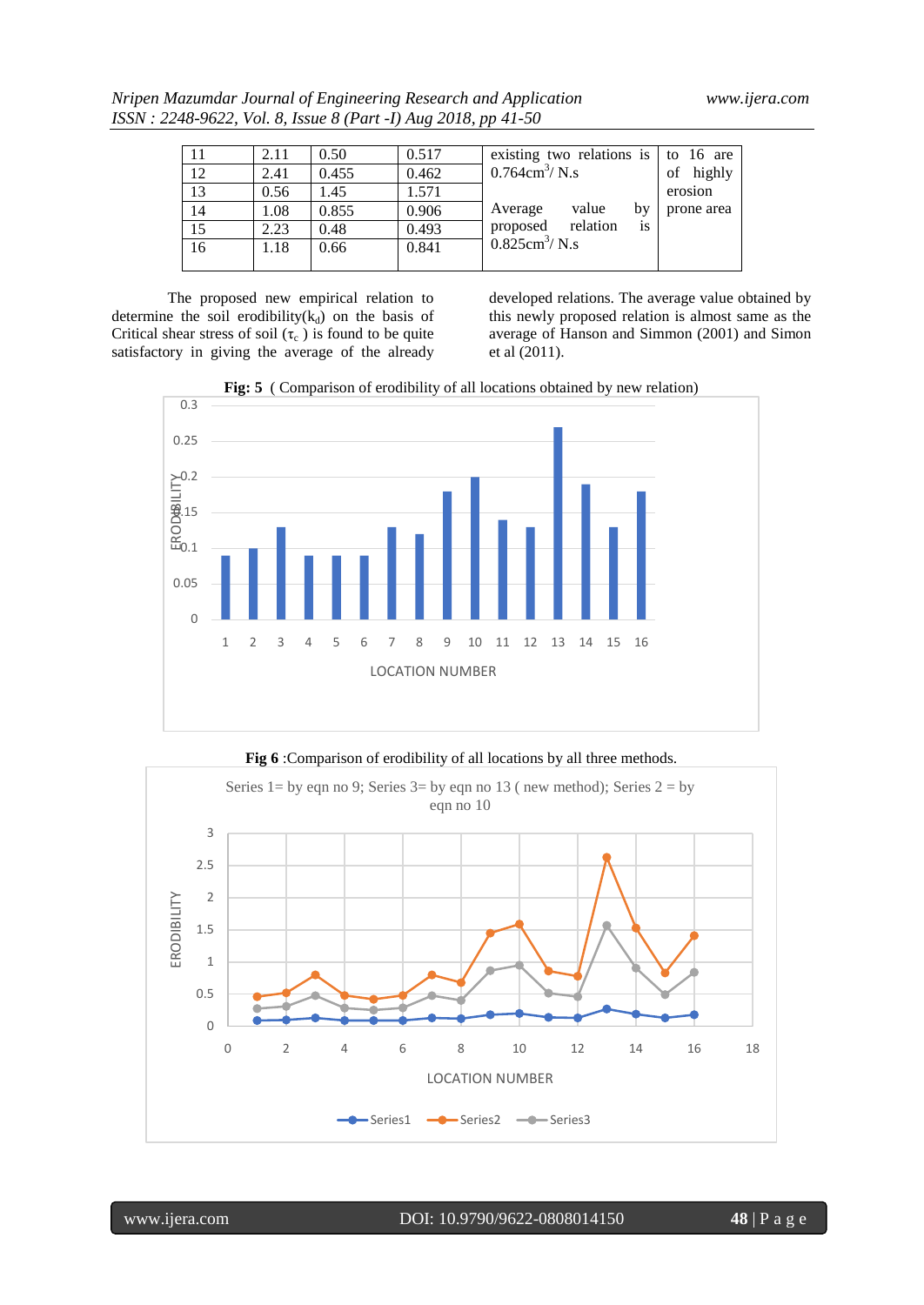#### **II. CONCLUSION**

The critical shear stress  $(\tau_c)$  and soil erodibility ( $k_d$ ) play vital role in determination of probability of stream bank erosion in a certain location of river bank. Any soil particle on the surface of river bank under water is subjected to shear stress due to flowing water. This shear stress has a tendency to destabilized and erode away the soil particles from its original position. There are several approaches to determine the critical shear stress of soil on the river bank. In our case the critical shear stress is determined on the basis of clay and silt content as proposed by Torres and Julian (2006) and on the basis of clay content only as proposed by Beasly and Smerdon (1961). In both methods the value of critical shear stress were found much higher in all safe and erosion free areas than all other vulnerable areas without any exception. The value of erodibility of soils are calculated by the relation number 9 as proposed by Hanson and Simon (2001) and by the relation number 10 as proposed by Simon et al ( 2011) on the basis of critical shear stress as obtained by the relation number 2. Both the relations suggest comparatively high value of erodibility for areas susceptible to erosion than the erosion less areas. Of course the magnitude of erodibility obtained by the two methods differ a lot in terms of maximum, minimum and average. This could be overcome by using the relation as proposed by the author as shown in relation number 13. From the analysis of results of critical shear stress of all locations, it is clear that the average value of non-eroded locations and highly eroded locations are  $3.72$  N/m<sup>2</sup> and  $1.47$  $N/m<sup>2</sup>$  respectively as calculated by the relation number 2. So, a bench mark could be adopted to assess the possibility of erosion in a certain location on the basis of the value of critical shear stress in stream bank by categorizing the location as low possibility if the calculated value of critical shear stress is mor than  $3.0 \text{ N/m}^2$  and the same may be categorized as location of high possibility of erosion if the value of critical shear stress is found to be less than 2. 0  $N/m^2$ . Also, the erodibility of soil can be used as a parameter for predicting the strength or weakness of river bank against erosion. If the value of coefficient of erodibility is found to be less than 0.35 cm<sup>3</sup>  $N^{-1}$  S<sup>-1</sup> as calculated by the new relation 13, the location may be considered as safe against erosion and if the same is found to be more than  $0.8 \text{ cm}^3 \text{ N}^{-1} \text{ S}^{-1}$ , the location may be identified as high risk of erosion. Finally it could be concluded that the value of critical shear stress and coefficient of erodibility of soil are two important parameters to assess the vulnerability of erosion in lower Assam region of Brahmaputra. The extent of vulnerability of whole region of river Brahmaputra or any other river may be pin pointed

by calculating the value of critical shear stress and soil erodibility at the entire reach and accordingly the whole river bank may be marked location wise as safe or vulnerable for easy identification and subsequent implementation of effective antierosional measures on priority basis.

### **REFERENCES**

- [1]. LA Clerk, TM Wynn 2007. Methods for determining stream bank critical shear stress and soil erodibility; Implication for erosion rate prediction. American society of agricultural and biological engineers ISSN 0001-2351 Vol 50(1) 95-106.
- [2]. Jennifer G Duan 2005. Analytical approach to calculate rate of bank erosion.
- [3]. Minghui YU et al, Hongyan WEI, Yanjie LIANG and Chunyan HU. Study on stability of non- cohesive river bank. International Journal of Sediment research 25 (2010) 391- 398
- [4]. David L. Rosgen P.H. 2008, A practical method of computing stream bank erosion rate. Wildland hydrology
- [5]. Md. Bellal Hussain, Toshinori Sakai, Md Zakaria Hossain2011. River embankment and bank failure: A study on geotechnical characteristics and stability analysis. American journal of environmental science 7(2):102,2011,2010 science publication.
- [6]. Purusottam Nayak, Bhagirath Panda 2016. Brahmaputra and socio economic life of people of Assam, A technical report.
- [7]. Roslan Zainal Abidin, Md SofiyanSulaiman, NaimahYusoff. 2017. Erosion risk assessment: A case study of Langat River bank in Malaysia. International Soil and Water Research. 5(1): 26-35.
- [8]. VA hid Gholami, Md Reza Khaleghi. The impact of vegetation on the bank erosion :A case study : The Haraz River. Soil and water Res 8203(4):158-168.
- [9]. Naser HafeziMoghaddas, Reza Jalilvand, Hamid Reza Soloki,2012. The role of soil engineering in producing bank erosion and morphological changes of Sistanriver.Archives of Applied Science Research,2012 4(4):1650-1658.
- [10]. Shreya Bandopadhyay, SusmitaSaha, Kapil Ghosh, Sunil Kr De. Validation of BEHI model through field generation data for assessing bank erosion along the river Haora, Earth Science India, eISSN:0974- 8350.
- [11]. Chang H H.2002 Fluvial Process in River Engineering. Malabar, Fla, Kriieger Publishing